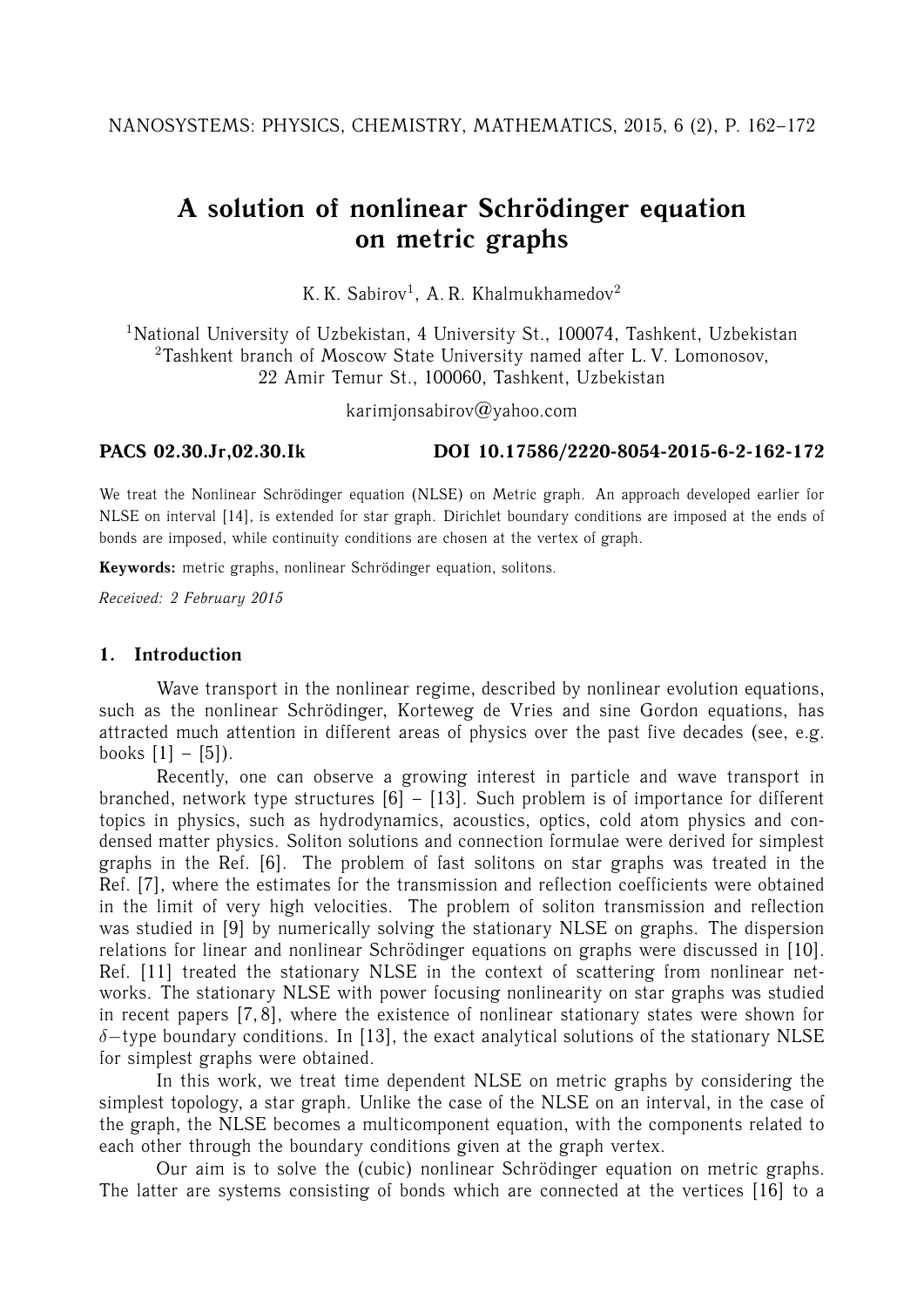rule which is called the topology of a graph. The topology of a graph can be relayed in terms of a so-called adjacency matrix, which can be written as [17]:

$$
C_{ij} = C_{ji} = \begin{cases} 1, & \text{if } i \text{ and } j \text{ are connected;} \\ 0, & \text{otherwise,} \end{cases} \quad i, j = 1, 2, \dots, V.
$$

In the following, we consider the so-called primary star graph, consisting of three bonds connected at single vertex. However, our results can be extended to any arbitrary topology. Our approach is based on extending the method proposed by Fokas and its solution for the NLSE on a finite interval [14]. In Refs. [14, 15], an effective method allowing one to obtain a general solution for the NLSE on a finite interval [14] and on a half-line [15] was developed. As it will be shown below, this method can be adapted to the case of the NLSE on a metric graph. Thus, the problem we are going to solve is the nonlinear Schrödinger equation on a graph with bonds  $b_i \sim (0, L_i)$ ,  $j = 1, 2, 3$ , which can be written as:

$$
i\frac{\partial}{\partial t}q_j + \frac{\partial^2}{\partial x_j^2}q_j - 2\lambda |q_j|^2 q_j = 0, \qquad (1)
$$

$$
\lambda = \pm 1, \quad j = 1, 2, 3, \quad L_1 < x_1 < 0, 0 < x_{2,3} < L_{2,3}, \quad 0 < t < T.
$$

The initial conditions are given as:

$$
q_j(x_j, 0) = q_{0j}(x_j), \quad j = 1, 2, 3, \quad L_1 < x_1 < 0, \quad 0 < x_{2,3} < L_{2,3}, \tag{2}
$$

The following boundary conditions provide matching of the bonds at the vertex:

$$
q_1(0,t) = q_2(0,t) = q_3(0,t) = g_0(t), \quad 0 < t < T \tag{3}
$$

$$
q_j(L_j, t) = f_{0j}(t), \quad 0 < t < T, \quad j = 1, 2, 3,\tag{4}
$$

$$
\frac{\partial}{\partial x_1}q_1(0,t) = \frac{\partial}{\partial x_2}q_2(0,t) + \frac{\partial}{\partial x_3}q_3(0,t), \quad 0 < t < T
$$
\n(5)

Furthermore, we define the following functions:

$$
g_{1j}(t) = \frac{\partial}{\partial x_j} q_j(0, t), \qquad g_{1j}(t) = \frac{\partial}{\partial x_j} q_j(L_j, t).
$$

These functions are considered to be unknown and will be found subsequently.

The difference between Eq. (1) and with that treated in Ref. [14] is caused by bond indices, *j*. In other words, Eq.  $(1)$  is a multicomponent equation in which each component is related to others through the boundary conditions  $(3) - (5)$ . As we will see below, this makes it possible to rewrite most of the results derived in [14] for the case of metric graphs.

#### **2. Description of the approach**

The method we are going to utilize includes three steps [14]. The first step consists of Riemann-Hilbert (RH) problem formulation under the assumption of existence. Following Ref. [14], we assume that there exists a smooth solution  $q(x,t) = \{q_1(x_1,t), q_2(x_2,t)\}$ ,  $q_3(x_3, t)$ .

Applying the spectral analysis to the Lax pair, we write  $q(x,t) = \{q_1(x_1,t), q_2(x_2,t),$  $q_3(x_3, t)$  in terms of the solution of a 2 × 2-matrix RH problem defined in the complex k-plane [14]. Such a problem is uniquely defined in terms of the spectral functions which are given as:

$$
\{a_j(k), b_j(k)\}, \{A_j(k), B_j(k)\}, \{A_j(k), B_j(k)\}.
$$
 (6)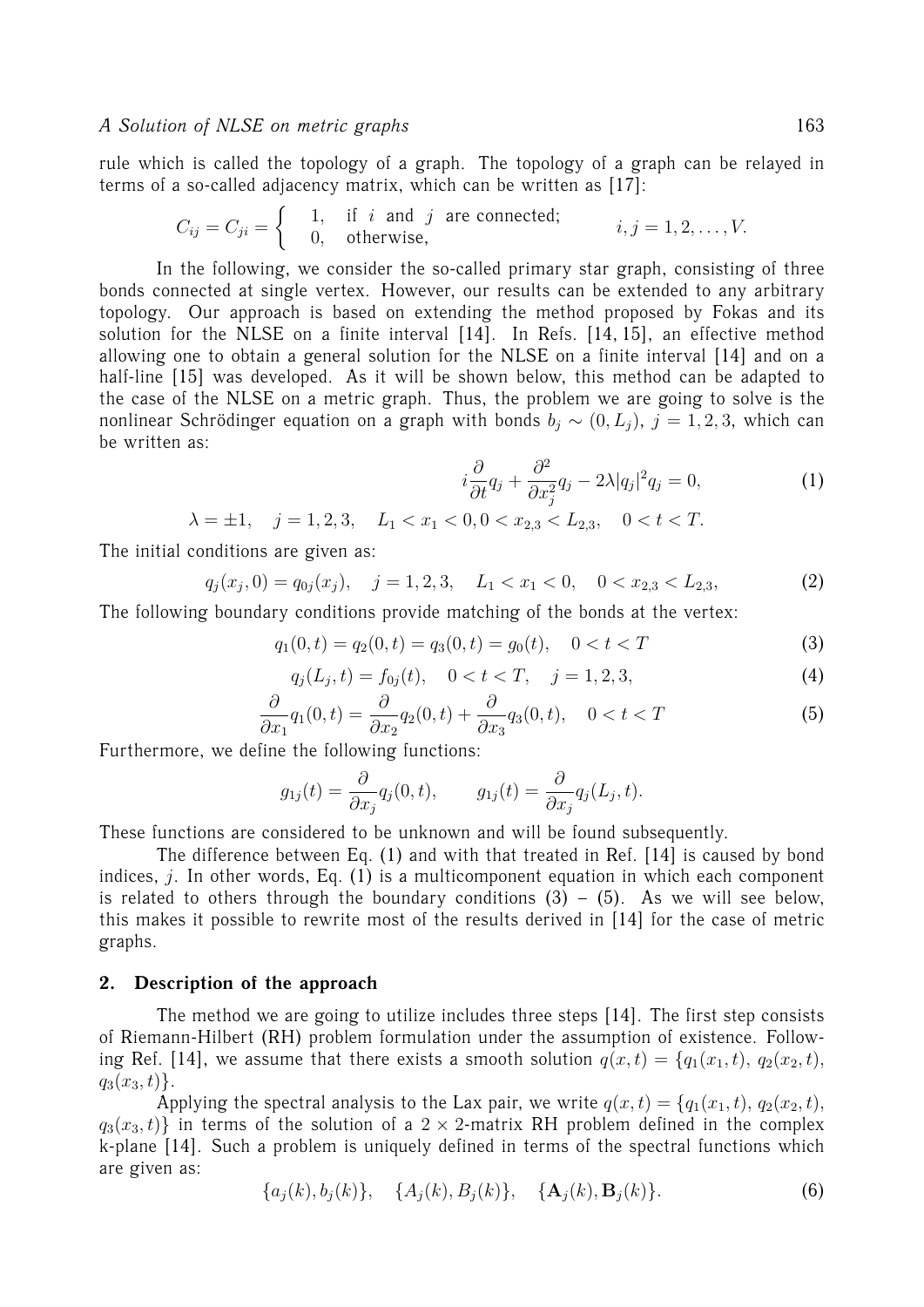164 *K. K. Sabirov, A. R. Khalmukhamedov*

These functions are defined in terms of the functions:

$$
q_{0j}(x_j), \quad \{g_0(t), g_{1j}(t)\}, \quad \{f_{0j}(t), f_{1j}(t)\}, \tag{7}
$$

respectively. Here, the functions  $g_0(t, g_{1j}(t))$  and  $f_{1j}(t)$  denote the unknown boundary values for the solution to the NLSE and its derivatives (see Eqs. (3)).

Following Ref. [14], one can show that the spectral functions (6) are not independent, but they satisfy the global relation:

$$
(a_j \mathbf{A}_j + \lambda \bar{b}_j e^{2ikL_j} \mathbf{B}_j) B_j - (b_j \mathbf{A}_j + \bar{a}_j e^{2ikL_j} \mathbf{B}_j) A_j = e^{4ik^2T} c_j^+(k), \quad k \in \mathbf{C}_j,
$$
 (8)

where  $c_i^+$  $j^{\pm}(k)$  has the same meaning as in [14].

The second step implies proof of the existence of the solution to the NLSE, assuming that the above spectral functions satisfy the global relation. The spectral functions given in (6) can be written in terms of the (smooth) functions (7). We also define  $q(x,t) = \{q_1(x_1,t), q_2(x_2,t), q_3(x_3,t)\}\$ in terms of the solution of the RH problem formulated in Step 1. Assuming that smooth functions  $g_{1i}(t)$  and  $f_{1i}(t)$  exist such that the spectral functions (6) satisfy the global relation (8), one can prove that:

(i)  $q(x,t) = \{q_1(x_1,t), q_2(x_2,t), q_3(x_3,t)\}\$ is defined globally for all  $L_1 < x_1 < 0, 0 < x_{2,3} < L_{2,3}$ ,  $0 < t < T$ .

(ii)  $q(x,t) = \{q_1(x_1,t), q_2(x_2,t), q_3(x_3,t)\}\$  solves the NLSE.

(iii)  $q(x,t) = \{q_1(x_1,t), q_2(x_2,t), q_3(x_3,t)\}\$  satisfies the given initial and boundary conditions:

$$
q_j(x_j, 0) = q_{0j}(x), \quad q_j(0, t) = g_0(t), \quad q_j(L_j, t) = f_{0j}(t).
$$

A byproduct of this proof is that:

$$
\frac{\partial}{\partial x_j} q_j(0,t) = g_{1j}(t) \text{ and } \frac{\partial}{\partial x_j} q_j(L_j,t) = f_{1j}(t).
$$

Finally, the third step presents an analysis of the global relation treated in the second step. Namely, for given  $q_{0j}$ ,  $g_0$ ,  $f_{0j}$ , one can show that the global relation (8) characterizes  $g_{1j}$  and  $f_{1j}$  through the solution of a system of nonlinear Volterra integral equations.

Furthermore, following the Ref. [14], we introduce the eigenfunctions,  $\left\{ \mu_i^{(n)} \right\}$  $\binom{n}{j}(x,t,k)\Big\}^4$  $_{n=1}$ , such that:

$$
\mu_j^{(1)}(0, T, k) = I, \quad \mu_j^{(2)}(0, 0, k) = I, \n\mu_j^{(3)}(L_j, 0, k) = I, \quad \mu_j^{(4)}(L_j, T, k) = I, \quad j = 1, 2, 3,
$$
\n(9)

with  $\mu_j^{(n)}$  being the  $2\times 2$  matrices,  $I=\mathrm{diag}(1,1).$  One can show that these eigenfunctions can be written in terms of the matrices  $s_j$ ,  $S_j$ ,  $S_j^L$  as:

$$
s_j(k) = \mu_j^{(3)}(0,0,k), \quad S_j(k) = \left(e^{2ik^2T\sigma_3}\mu_j^{(2)}(0,T,k)e^{-2ik^2T\sigma_3}\right)^{-1},
$$

$$
S_j^L(k) = \left(e^{2ik^2T\sigma_3}\mu_j^{(3)}(L_j,T,k)e^{-2ik^2T\sigma_3}\right)^{-1},
$$
(10)

where  $\sigma_3 = \text{diag}(1, -1)$ .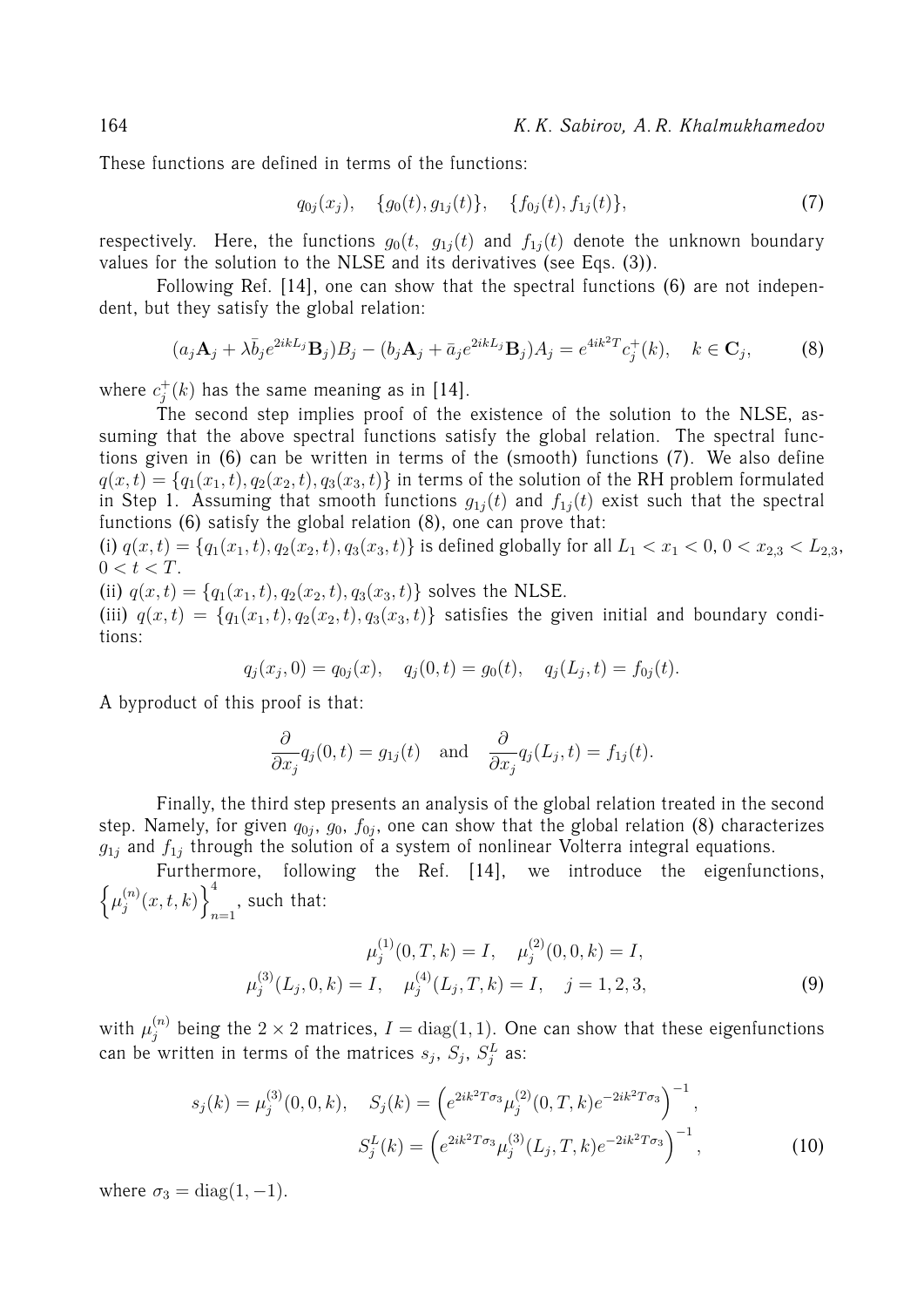#### **3. Lax pair and its solutions**

The Lax pair for our problem can be written as [20]:

$$
\frac{\partial}{\partial x}\mu_j + ik\hat{\sigma}_{3,j}\mu_j = Q_j\mu_j, \qquad \frac{\partial}{\partial t}\mu_j + 2ik^2\hat{\sigma}_{3,j}\mu_j = \tilde{Q}_j\mu_j,\tag{11}
$$

where  $\mu_j(x, t, k)$  is a 2 × 2 matrix-valued function,  $\hat{\sigma}_{3,j}$  is defined by:

$$
\hat{\sigma}_{3,j} \cdot = [\sigma_{3,j}, \cdot] \qquad \sigma_{3,j} = \text{diag}(1, -1), \tag{12}
$$

and the  $2\times 2$  matrices  $Q_j,\,\tilde Q_j$  are given as:

$$
Q_j(x_j, t) = \begin{pmatrix} 0 & q_j(x_j, t) \\ \lambda \bar{q}_j(x_j, t) & 0 \end{pmatrix},
$$

$$
\tilde{Q}_j(x_j, t, k) = 2kQ_j - i\frac{\partial}{\partial x}Q_j\sigma_{3,j} - i\lambda|q_j|^2\sigma_{3,j}, \quad \lambda = \pm 1.
$$
 (13)

Furthermore, we assume that there exists a sufficiently smooth solution  $q_j(x_j,t),$  $j = 1, 2, 3, x_1 \in [L_1, 0], x_{2,3} \in [0, L_{2,3}], t \in [0, T],$  of NLSE.

A solution of equation (11) is given by [14]:

$$
\mu_j^{(*)}(x_j, t, k) = I + \int_{(x_j, t, t)}^{(x_j, t)} e^{-i(kx_j + 2k^2t)\hat{\sigma}_{3,j}} W_j(y, \tau, k), \tag{14}
$$

where the closed 1-form  $W_j$  is defined by:

$$
W_j = e^{i(kx + 2k^2t)\hat{\sigma}_{3,j}} (Q_j \mu_j dx + \tilde{Q}_j \mu_j dt), \qquad (15)
$$

 $(x_{j*}, t*)$  is an arbitrary point in the domain  $x_1 ∈ [L_1, 0], x_{2,3} ∈ [0, L_{2,3}], t ∈ [0, T],$  and the integral denotes a line integral connecting smoothly the points indicated.

Following Ref. [14], it can be shown that the functions  $\mu_i^{(n)}$  $j_j^{(n)}$  are related by these equations:

$$
\mu_j^{(3)}(x_j, t, k) = \mu_j^{(2)}(x_j, t, k) e^{-i(kx_j + 2k^2t)\hat{\sigma}_{3,j}} s_j(k), \tag{16}
$$

$$
\mu_j^{(1)}(x_j, t, k) = \mu_j^{(2)}(x_j, t, k) e^{-i(kx_j + 2k^2t)\hat{\sigma}_{3,j}} S_j(k), \tag{17}
$$

$$
\mu_j^{(4)}(x_j, t, k) = \mu_j^{(3)}(x_j, t, k) e^{-i(kx_j + 2k^2t)\hat{\sigma}_{3,j}} S_j^L(k), \tag{18}
$$

and one can find from Eq. (16) at  $x_j = t = 0$ ,  $s(k) = \mu_j^{(3)}$  $j_j^{(3)}(0,0,k)$ . Finally, from Eqs. (17) and (18) at  $x_j = L_j$ ,  $t = T$  we have:

$$
S_j^L(k) = \left(e^{2ik^2T\hat{\sigma}_{3,j}}\mu_j^{(3)}(L_j, T, k)\right)^{-1}
$$

and

$$
\mu_j^{(4)}(x_j, t, k) = \mu_j^{(2)}(x_j, t, k) e^{-i(kx_j + 2k^2t)\hat{\sigma}_{3,j}} \left( s(k) e^{ikL_j\hat{\sigma}_{3,j}} S_j^L(k) \right).
$$
 (19)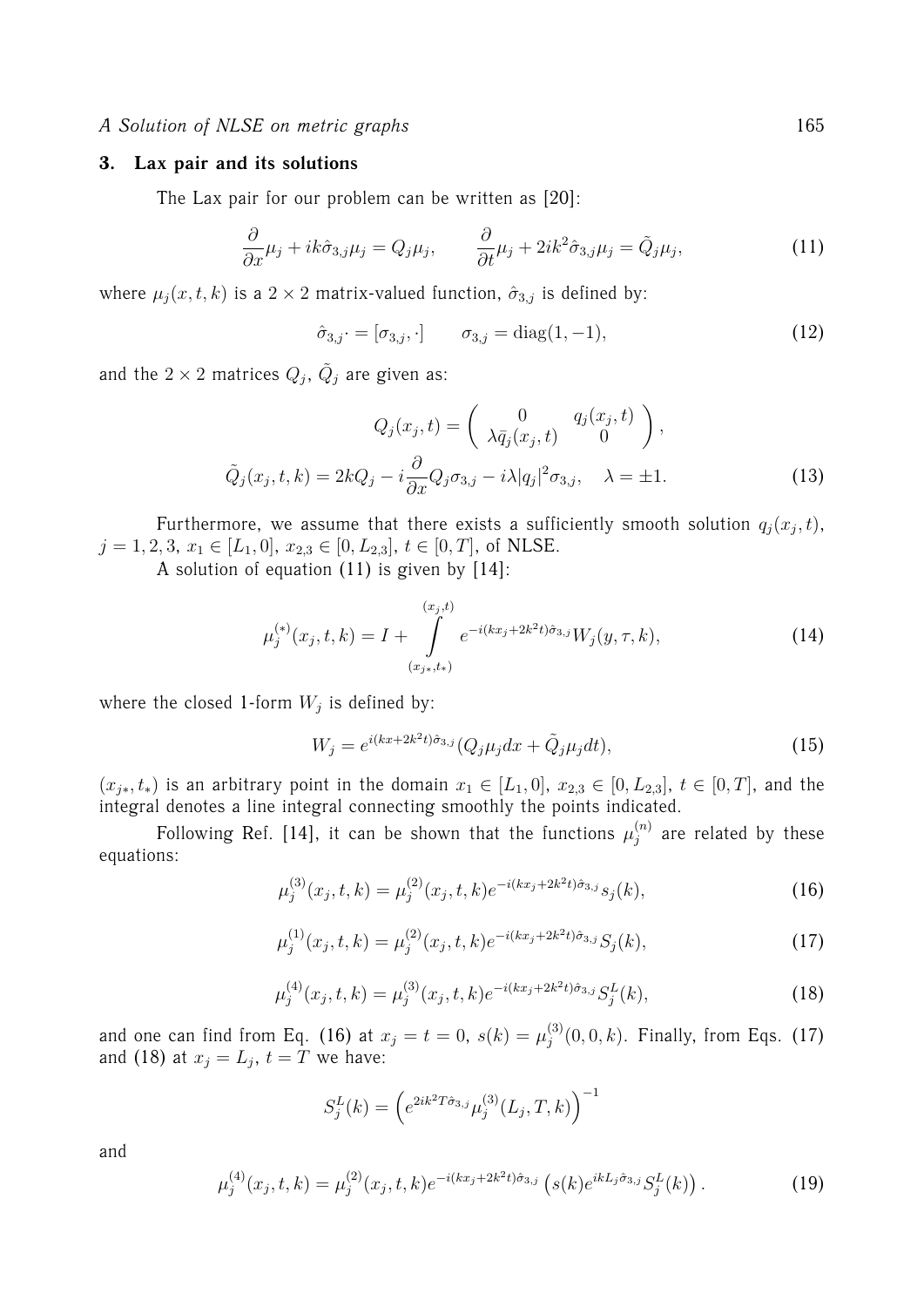## **4. The global relation**

As was mentioned before, the spectral functions  $a_j(k)$ ,  $b_j(k)$ ,  $A_j(k)$ ,  $B_j(k)$ ,  $\mathbf{A}_j(k)$ ,  $\mathbf{B}_j(k)$  are not independent, but they satisfy the global relation (8), where  $c_j^+$  $k_j^+(k)$  denotes the element of  $- \int^{L_j}$ 0  $[\exp(iky\hat{\sigma}_{3,j})](Q_j\mu_i^{(4)})$  $j^{(4)}_j)(y,T,k)dy,$  and  $\mu^{(4)}_j$  $j^{(4)}_j$  is defined by an equation similar to  $\mu_j^{(3)}$  with  $\int_0^t$ replaced by  $- \int^T$  $\overline{0}$ . The proof is the same as in the case of the NLSE for the finite interval treated in [14]. We now introduce  $M_j(x_j,t,k)$ , defined by:

$$
M_j^{(+)} = \left(\frac{\mu_j^{(2)(1)}}{\alpha_j(k)}, \mu_j^{(4)(1)}\right), \quad \arg k \in \left[0, \frac{\pi}{2}\right],
$$
  
\n
$$
M_j^{(-)} = \left(\frac{\mu_j^{(1)(2)}}{d_j(k)}, \mu_j^{(3)(2)}\right), \quad \arg k \in \left[\frac{\pi}{2}, \pi\right],
$$
  
\n
$$
M_j^{(+)} = \left(\mu_j^{(3)(3)}, \frac{\mu_j^{(1)(3)}}{\overline{d_j(\overline{k})}}\right), \quad \arg k \in \left[\pi, \frac{3\pi}{2}\right],
$$
  
\n
$$
M_j^{(-)} = \left(\mu_j^{(4)(4)}, \frac{\mu_j^{(2)(4)}}{\overline{\alpha_j(\overline{k})}}\right), \quad \arg k \in \left[\frac{3\pi}{2}, 2\pi\right],
$$
  
\n(20)

where the scalars  $d_j(k)$  and  $\alpha_j(k)$  are defined below. These definitions imply:

$$
\det M_j(x_j, t, k) = 1\tag{21}
$$

and

$$
M_j(x_j, t, k) = I + O\left(\frac{1}{k}\right), \quad k \to \infty.
$$
 (22)

As in the case of the NLSE on a finite graph studied in [14], it can be shown that  $M_i$  satisfies the jump condition:

$$
M_j^{(-)}(x_j, t, k) = M_j^{(+)}(x_j, t, k) J_j(x_j, t, k), \quad k \in \mathbf{R} \cup i\mathbf{R},
$$
\n(23)

where the  $2 \times 2$  matrix  $J_j$  is defined by:

$$
J_j = \begin{bmatrix} J_j^{(2)}, & \arg k = 0; \\ J_j(1), & \arg k = \frac{\pi}{2}; \\ J_j^{(4)} \equiv J_j^{(3)}(J_j^{(2)})^{-1}J_j^{(1)}, & \arg k = \pi; \\ J_j^{(3)}, & \arg k = \frac{3\pi}{2} \end{bmatrix}
$$
(24)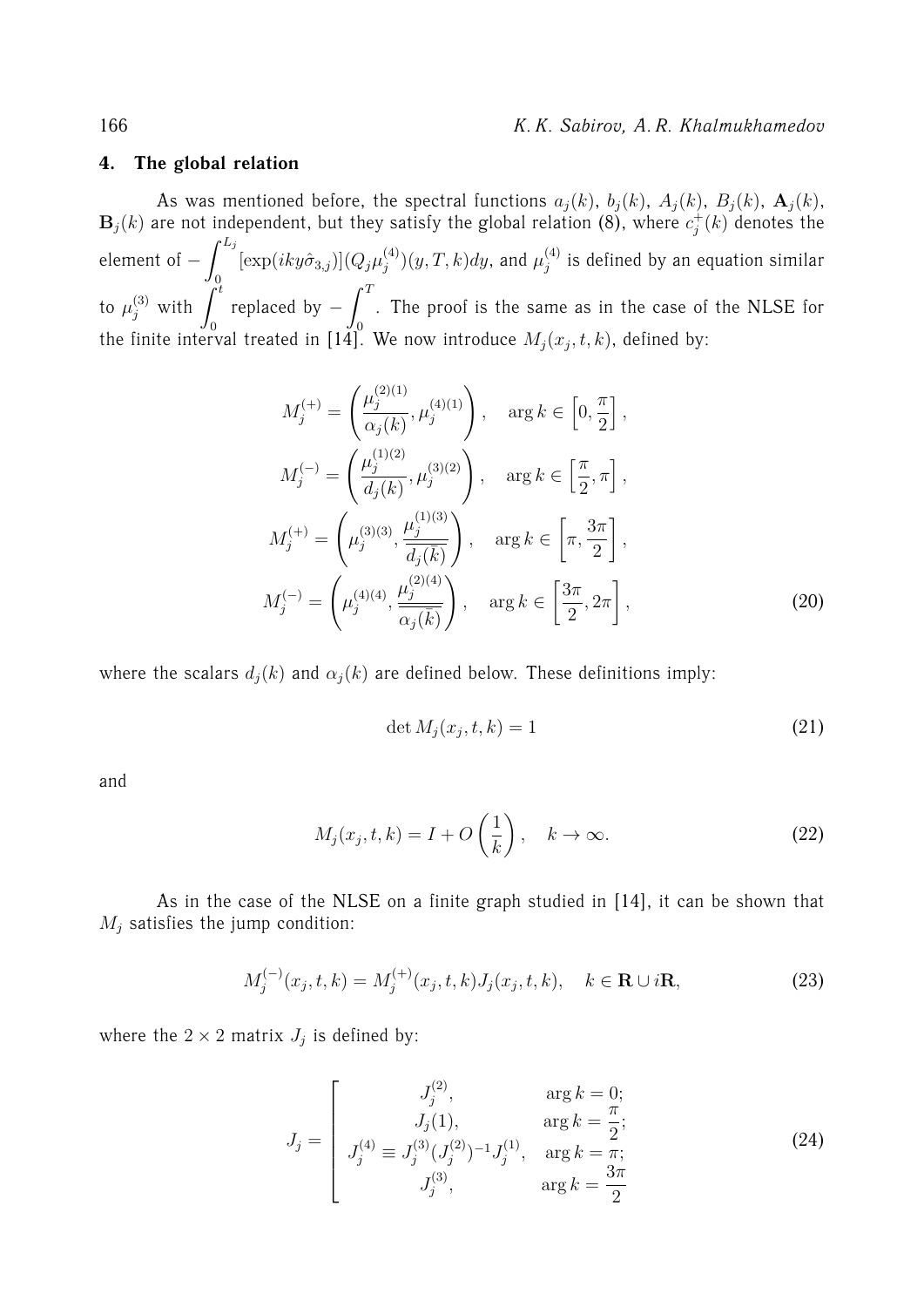and

$$
J_j^{(1)} = \begin{pmatrix} \frac{\delta_j(k)}{d_j(k)} & -\mathbf{B}_j(k)e^{2ikL_j}e^{-2i\theta_j} \\ \frac{\lambda \overline{B}_j(\overline{k})}{d_j(k)\alpha_j(k)}e^{2i\theta_j} & \frac{a_j(k)}{\alpha_j(k)} \end{pmatrix},
$$

$$
J_j^{(3)} = \begin{pmatrix} \frac{\overline{\delta}_j(\overline{k})}{d(\overline{k})} & \frac{-B_j(k)}{\overline{d_j(k)}\alpha_j(\overline{k})}e^{-2i\theta_j} \\ \lambda \overline{\mathbf{B}_j(\overline{k})}e^{-2ikL_j}e^{2i\theta_j} & \frac{\overline{a}(\overline{k})}{\overline{\alpha_j(\overline{k})}} \end{pmatrix},
$$

$$
J_j^{(2)} = \begin{pmatrix} 1 & -\frac{\beta_j(k)}{\overline{\alpha_j(k)}}e^{-2i\theta_j} \\ \lambda \frac{\overline{\beta_j(k)}}{\overline{\alpha_j(k)}}e^{2i\theta_j} & \frac{1}{|\alpha_j(k)|^2} \end{pmatrix},
$$

$$
\theta_j(x_j, t, k) = kx_j + 2k^2t,
$$
(25)
$$
\alpha_j(k) = a_j(k)A_j(k) + \lambda \overline{b_j(\overline{k})}e^{2ikL_j}\mathbf{B}_j(k),
$$

$$
\beta_j(k) = b_j(k)\mathbf{A}_j(k) + \lambda \overline{a_j(\bar{k})}e^{2ikL_j}\mathbf{B}_j(k)
$$
\n(26)

$$
d_j(k) = a_j(k)\overline{\mathbf{A}_j(\bar{k})} - \lambda b_j(k)e^{2ikL_j}\overline{\mathbf{B}_j(\bar{k})},
$$
  
\n
$$
\delta_j(k) = \alpha_j(k)\overline{\mathbf{A}_j(\bar{k})} - \lambda\beta_j(k)e^{2ikL_j}\overline{\mathbf{B}_j(\bar{k})}.
$$
\n(27)

The above expressions are the same as those for the NLSE on a finite interval, except for the bond index,  $j$ .

Following Ref. [14], one can prove

**Theorem**. Let  $q_{0i}(x)$  be a smooth function. We assume that that the set of functions  $q_0(t)$ ,  $g_{1j}(t)$ ,  $f_{0j}(t)$ ,  $f_{1j}(t)$ , is admissible with respect to  $q_{0j}(x)$  and define the spectral functions  $a_j(k)$ ,  $b_j(k)$ ,  $A_j(k)$ ,  $B_j(k)$ ,  $\mathbf{A}_j(k)$ ,  $\mathbf{B}_j(k)$  in terms of  $q_{0j}(x)$ ,  $g_0(t)$ ,  $g_{1j}(t)$ ,  $f_{0j}(t)$ ,  $f_{1j}(t)$ . We assume that

- $\bullet$   $a_j(k)$  has at most simple zeros,  $\{k_j^{(n)}\}$  $\{h^{(n)}_j\},$  for  $\Im k_j^{(n)}>0$  and has no zeros for  $\Im k=0.1$
- $A_j(k)$  has at most simple zeros,  $\{K_j^{(n)}\}$  $\{f^{(n)}_j\}$ , for  $\arg K_j^{(n)} \in (0,1)$  $\pi$ 2 ∪  $\sqrt{ }$ π,  $3\pi$ 2  $\setminus$ and has no zeros for  $\arg k = 0$ ,  $\pi$ 2 , π,  $3\pi$  $\frac{\pi}{2}$ .
- $\bullet$   $\mathbf{A}_{j}(k)$  has at most simple zeros,  $\{\mathbf{K}_{j}^{(n)}\}$  $\binom{n}{j},$  for  $\arg \mathbf{K}_j^{(n)} \in \left(0, \right)$  $\pi$ 2 ∪  $\sqrt{ }$ π,  $3\pi$ 2  $\setminus$ and has no zeros for  $\arg k = 0$ ,  $\pi$ 2 , π,  $3\pi$  $\frac{\pi}{2}$ .
- The function

$$
d_j(k) = a_j(k)\overline{A_j(\overline{k})} - \lambda b_j(k)\overline{B_j(\overline{k})}
$$
\n(28)

has at most simple zeros,  $\{\lambda_i^{(n)}\}$  $\binom{n}{j}$ , for  $\arg \lambda_j^{(n)} \in \left(\frac{\pi}{2}\right)$ 2  $(\pi)$  and has no zeros for  $\arg k =$  $\pi$  $\frac{\pi}{2}$  and  $\arg k = \pi$ .

• The function

$$
\alpha_j(k) = a_j(k)\mathbf{A}_j(k) + \lambda \overline{b(\overline{k})}e^{2ikL_j}\mathbf{B}_j(k)
$$
\n(29)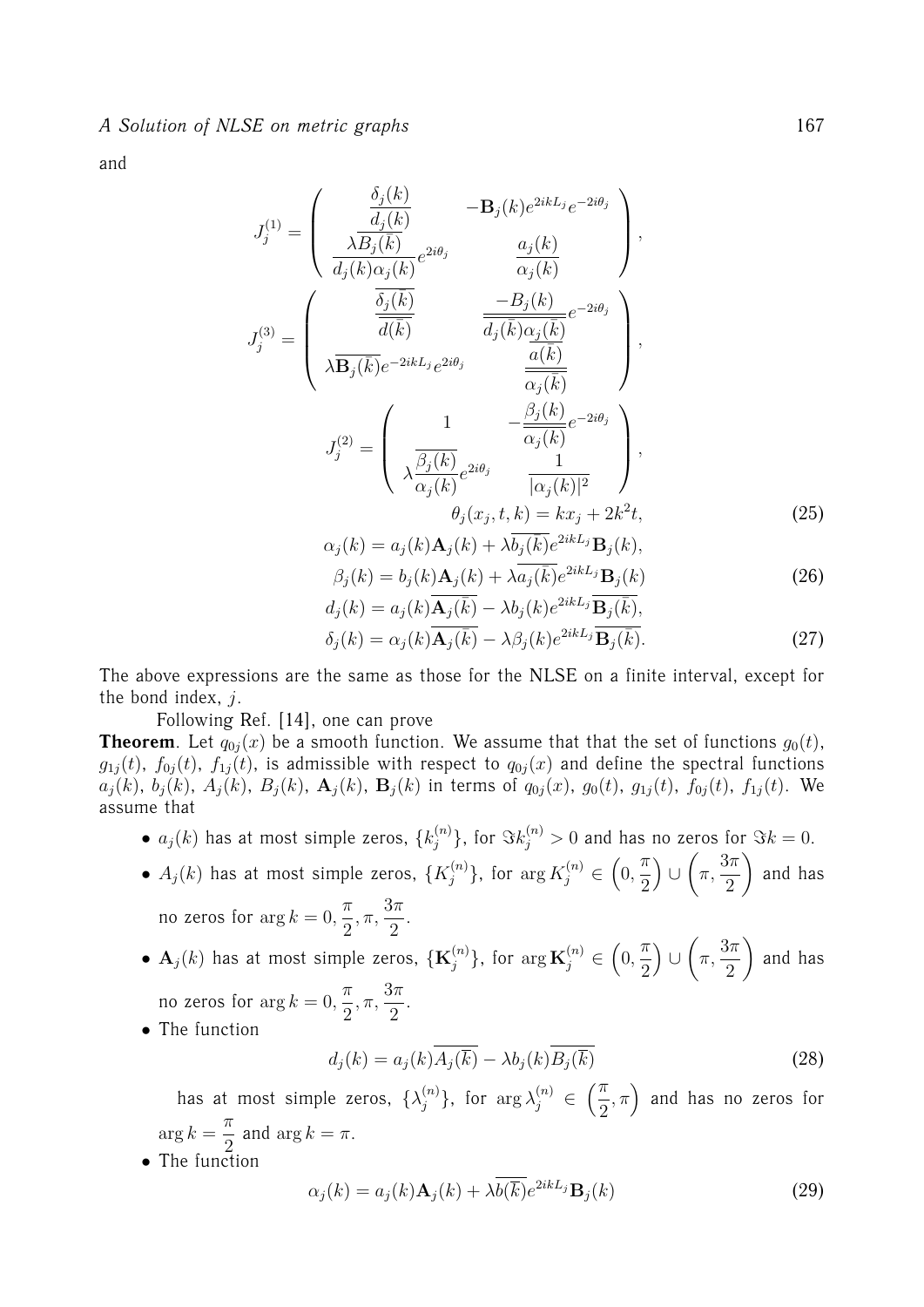#### 168 *K. K. Sabirov, A. R. Khalmukhamedov*

has at most simple zeros,  $\{v^{(n)}_i\}$  $\{y_j^{(n)}\}$ , for  $\arg v_j^{(n)} \in \left(0, \right)$  $\pi$ 2 ) and has no zeros for  $\arg k = 0,$  $\arg k =$  $\pi$  $\frac{1}{2}$ .

- None of the zeros of  $a_j(k)$  for  $\arg k \in \left(\frac{\pi}{2}\right)$ 2  $(\pi,\pi)$  coincides with a zero of  $d_j(k)$ .  $\pi$
- None of the zeros of  $a_j(k)$  for  $\arg k \in (0,1)$ 2 ) coincides with a zero of  $\alpha_j(k)$ . π
- None of the zeros of  $\alpha_j(k)$  for  $\arg k \in (0,1)$ 2 ) coincides with a zero of  $A_j(k)$  or a zero of  $\mathbf{A}_j(k)$ .
- None of the zeros of  $d_j(k)$  for  $\arg k \in \left(\frac{\pi}{2}\right)$ 2  $(\pi,\pi)$  coincides with a zero of  $\overline{A_j(\overline{k})}$  or a zero of  $\overline{\mathbf{A}_{i}(\overline{k})}$ .

We define  $M_j(x_j,t,k)$  as the solution of the following  $2 \times 2$  matrix RH problem:

•  $M_j$  is sectionally meromorphic in  ${\bf C}/{\{{\bf R} \cup {\rm i}{\bf R}\}}$ , and has unit determinant.

$$
M_j^{(-)}(x_j, t, k) = M_j^{(+)}(x_j, t, k) J_j(x_j, t, k), \quad k \in \mathbf{R} \cup \mathbf{iR}, \tag{30}
$$

where  $M_j$  is  $M_j^{(-)}$  $f_j^{(-)}$  for  $\arg k \in \left[\frac{\pi}{2}\right]$ 2  $,\pi$ ] ∪  $\lceil 3\pi$ 2  $, 2\pi$ 1 ,  $M_j$  is  $M_j^{(+)}$  $f_j^{(+)}$  for  $\arg k \in \left[0,\right]$  $\pi$ 2 i ∪  $\sqrt{ }$ π,  $3\pi$ 2 1 , and  $J_j$  is defined in terms of  $a_j$ ,  $b_j$ ,  $A_j$ ,  $B_j$ ,  $\mathbf{A}_j$ ,  $\mathbf{B}_j$ , by equations (24) and (25).

•

•

$$
M_j(x_j, t, k) = I + O\left(\frac{1}{k}\right), \quad k \to \infty.
$$
 (31)

• Let  $[M_j]_1$  and  $[M_j]_2$  denote the first and the second column of the matrix  $M_j$ . Then residue conditions:

$$
\underset{k=v_j^{(n)}}{\text{Res}}[M_j(x_j, t, k)]_1 = c_j^{(n)(1)} e^{4i(v_j^{(n)})^2 t + 2iv_j^{(n)} x_j} [M_j(x_j, t, v_j^{(n)})]_2,\tag{32}
$$

$$
\underset{k=v_j^{(n)}}{\text{Res}}[M_j(x_j, t, k)]_2 = \lambda \overline{c_j^{(n)(1)}} e^{-4i(v_j^{(n)})^2 t - 2iv_j^{(n)} x_j} [M_j(x_j, t, \overline{v}_j^{(n)})]_1,\tag{33}
$$

$$
\operatorname{Res}_{k=\lambda_j^{(n)}}[M_j(x_j,t,k)]_1 = c_j^{(n)(2)} e^{4i(v_j^{(n)})^2 t + 2iv_j^{(n)} x_j} [M_j(x_j,t,\lambda_j^{(n)})]_2,
$$
\n(34)

$$
\underset{k=\lambda_j^{(n)}}{\text{Res}}[M_j(x_j, t, k)]_2 = \lambda c_j^{(n)(2)} e^{-4i(v_j^{(n)})^2 t - 2iv_j^{(n)} x_j} [M_j(x_j, t, \overline{\lambda}_j^{(n)})]_1,\tag{35}
$$

where:

by

$$
c_j^{(n)(1)} = \frac{a_j(v_j^{(n)})}{e^{2iv_j^{(n)}L_j} \mathbf{B}_j(v_j^{(n)}) \dot{\alpha}_j(v_j^{(n)})}, \qquad c_j^{(n)(2)} = \frac{\lambda B_j(\overline{\lambda}_j^{(n)})}{a_j(\lambda_j^{(n)}) \dot{d}_j(\lambda_j^{(n)})}.
$$
(36)

Then,  $M_j(x_j,t,k)$  exists and is unique. We define  $q_j(x_j,t)$  in terms of  $M_j(x_j,t,k)$ 

$$
q_j(x,t) = 2\mathbf{i} \cdot \lim_{k \to \infty} k(M_j(x,t,k))_{12}.
$$
 (37)

Then,  $q_i(x, t)$ , together with the following functions: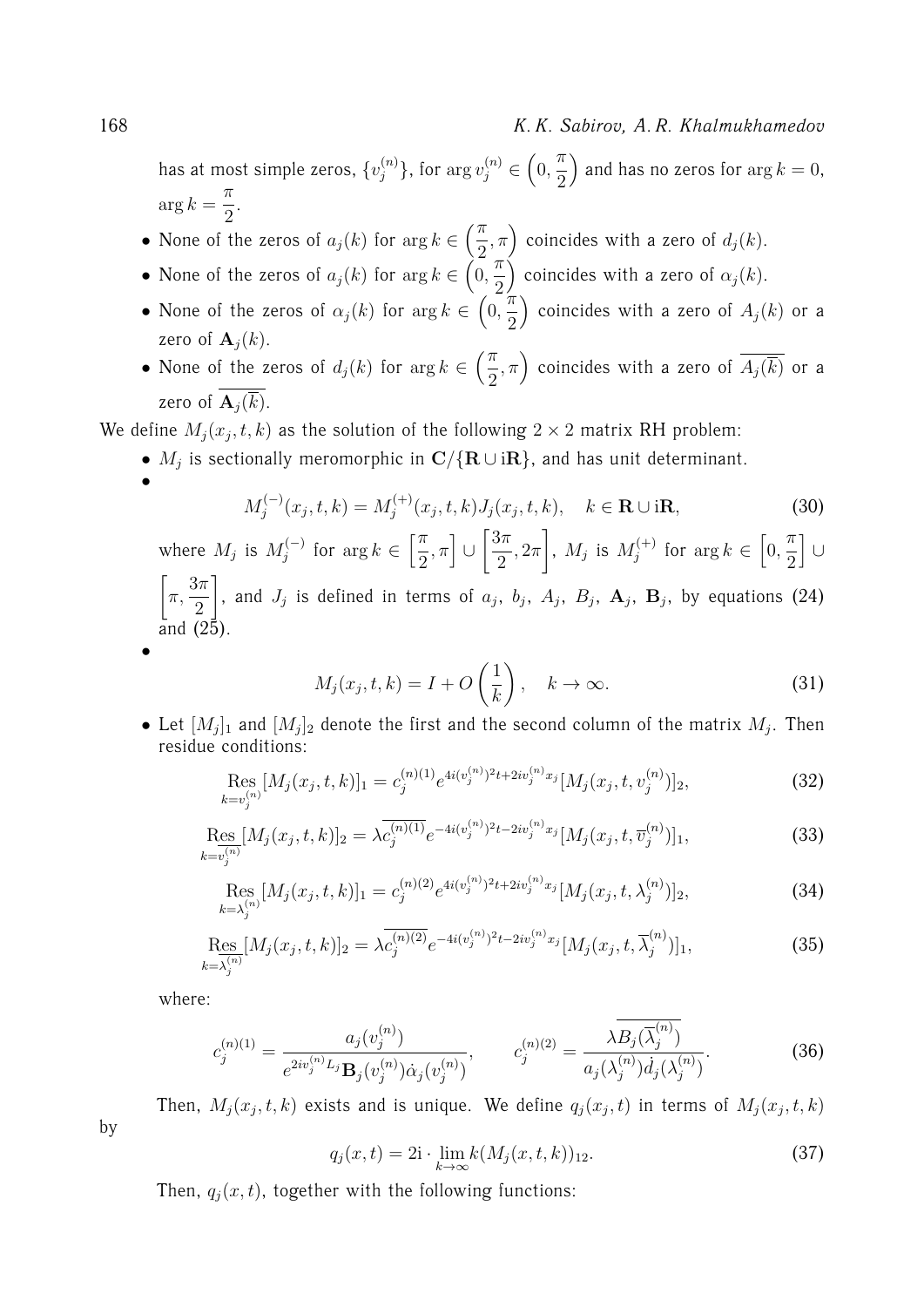*A Solution of NLSE on metric graphs* 169

$$
q_j(x, 0) = q_{0j}(x),
$$
  $q_j(0,t) = g_0(t),$   $\frac{\partial}{\partial x}q_j(0,t) = g_{1j}(t),$ 

$$
q_j(L_j, t) = f_{0j}(t), \quad \frac{\partial}{\partial x} q_j(L_j, t) = f_{1j}(t) \tag{38}
$$

present the solution for the nonlinear Schrödinger equation (1) with initial and boundary conditions given by Eqs.(2) – (5), respectively. The proof of the theorem is similar to that of the NLSE for a finite interval treated in [14]).

Furthermore, repeating the same steps as in [14] ( for  $a_j(k) \equiv 1, b_j(k) \equiv 0$ ), we get the following expressions for  $f_{1j}$ ,  $g_{1j}$ :

$$
\frac{i\pi}{4}f_{1j} = \int_{\partial D_1^0} \frac{2k^2}{\Delta_j(k)} \left[ \hat{M}_j^{(1)}(t,k) - \frac{g_0(t)}{2ik^2} \right] dk - \int_{\partial D_1^0} k^2 \frac{\Sigma_j(k)}{\Delta_j(k)} \left[ \hat{M}_j^{(1)}(t,k) - \frac{f_{0j}(t)}{2ik^2} \right] dk + \int_{\partial D_1^0} \frac{k}{\Delta_j(k)} \left[ F_j(t,k) - F_j(t,-k) \right] dk, \tag{39}
$$

$$
-\frac{i\pi}{4}g_{1j} = \int_{\partial D_1^0} \frac{2k^2}{\Delta_j(k)} \left[ \hat{\mathbf{M}}_j^{(1)}(t,k) - \frac{f_{0j}(t)}{2ik^2} \right] dk - \int_{\partial D_1^0} k^2 \frac{\Sigma_j(k)}{\Delta_j(k)} \left[ \hat{M}_j^{(1)}(t,k) - \frac{g_0(t)}{2ik^2} \right] dk - \int_{\partial D_1^0} \frac{k}{\Delta_j(k)} \left[ e^{-2ikL_j} F_j(t,k) - e^{2ikL_j} F_j(t,-k) \right] dk, (40)
$$

where:

$$
\Sigma_j(k) = e^{2ikL_j} + e^{-2ikL_j},\tag{41}
$$

$$
F_j(t,k) = \frac{i f_{0j}(t)}{2} e^{2ikL_j} \hat{\mathbf{M}}_j^{(2)} - \frac{i g_0(t)}{2} \hat{M}_j^{(2)} + \left[ \hat{\mathbf{L}}_j^{(2)} - i \lambda \frac{f_{0j}(t)}{2} \hat{\mathbf{M}}_j^{(1)} + k \hat{\mathbf{M}}_j^{(2)} \right] \cdot \left[ \hat{L}_j^{(1)} - i \frac{g_0(t)}{2} \hat{M}_j^{(2)} + k \hat{M}_j^{(1)} \right] -
$$

$$
-e^{2ikL_j} \left[ \hat{\mathbf{L}}_j^{(2)} - i \lambda \frac{g_0(t)}{2} \hat{M}_j^{(1)} + k \hat{M}_j^{(2)} \right] \cdot \left[ \hat{\mathbf{L}}_j^{(1)} - i \frac{f_{0j}(t)}{2} \hat{\mathbf{M}}_j^{(2)} + k \hat{\mathbf{M}}_j^{(1)} \right].
$$
(42)

Finally, from Eqs. (40) and (5) we obtain: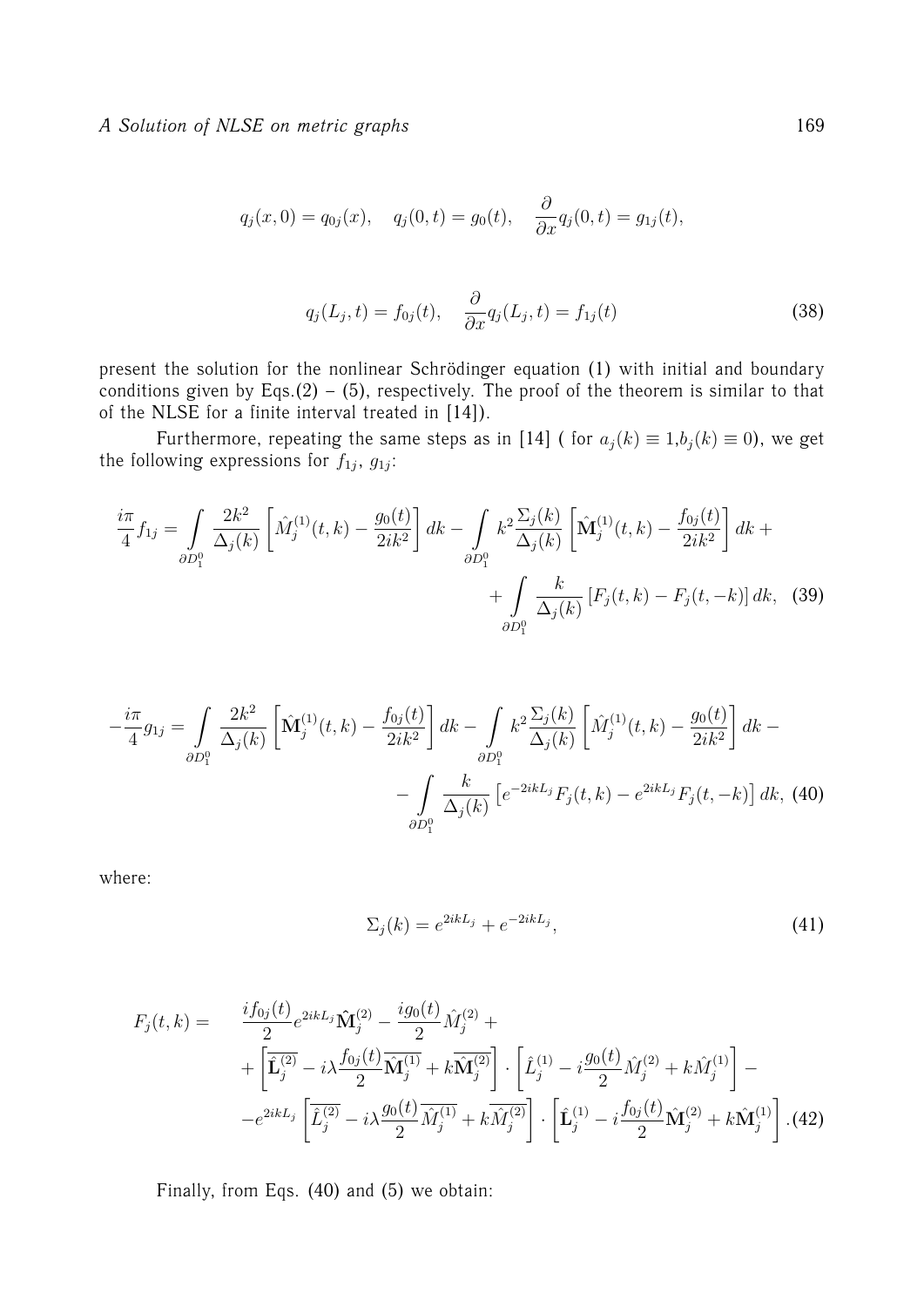$$
g_{0}(t) = \frac{\int_{\partial D_{1}^{0}} k^{2} \frac{\sum_{1}(k)}{\Delta_{1}(k)} \hat{M}_{1}^{(1)} dk - \int_{\partial D_{1}^{0}} \frac{2k^{2}}{\Delta_{1}(k)} \left[ \hat{M}_{1}^{(1)} - \frac{f_{01}(t)}{2ik^{2}} \right] dk}{\frac{1}{2i} \int_{\partial D_{1}^{0}} \frac{\sum_{1}(k)}{\Delta_{1}(k)} dk - \frac{1}{2i} \sum_{j=2}^{3} \int_{\partial D_{1}^{0}} \frac{\sum_{j}(k)}{\Delta_{j}(k)} dk} - \frac{\sum_{j=2}^{3} \left\{ \int_{\partial D_{1}^{0}} k^{2} \frac{\sum_{j}(k)}{\Delta_{j}(k)} \hat{M}_{j}^{(1)} dk - \int_{\partial D_{1}^{0}} \frac{2k^{2}}{\Delta_{j}(k)} \left[ \hat{M}_{j}^{(1)} - \frac{f_{0j}(t)}{2ik^{2}} \right] dk \right\}} + \frac{\frac{1}{2i} \int_{\partial D_{1}^{0}} \frac{\sum_{1}(k)}{\Delta_{1}(k)} dk - \frac{1}{2i} \sum_{j=2}^{3} \int_{\partial D_{1}^{0}} \frac{\sum_{j}(k)}{\Delta_{j}(k)} dk}{\Delta_{1}(k)} - \frac{\frac{k}{2i} \int_{\partial D_{1}^{0}} \frac{\sum_{1}(k)}{\Delta_{1}(k)} k - \frac{1}{2i} \sum_{j=2}^{3} \int_{\partial D_{1}^{0}} \frac{\sum_{j}(k)}{\Delta_{j}(k)} dk}{\Delta_{1}(k)} - \frac{\frac{1}{2i} \int_{\partial D_{1}^{0}} \frac{\sum_{1}(k)}{\Delta_{1}(k)} dk - \frac{1}{2i} \sum_{j=2}^{3} \int_{\partial D_{1}^{0}} \frac{\sum_{j}(k)}{\Delta_{j}(k)} dk}{\frac{1}{2i} \int_{\partial D_{1}^{0}} \frac{\sum_{1}(k)}{\Delta_{1}(k)} k - \frac{1}{2i} \sum_{j=2}^{3} \int_{\partial D_{1}^{0}} \frac{\sum_{j}(k)}{\Delta_{j}(k)} dk}.
$$
\n(43)

We note that  $\mu_i^{(1)}$  $j_j^{(1)}(0,t,k)$  and  $\mu_j^{(2)}$  $j_j^{(2)}(0,t,k)$  are solutions of:

$$
\frac{\partial}{\partial t}\mu_j + 2ik^2\hat{\sigma}_{3,j}\mu_j = \tilde{Q}_j(0,t,k)\mu_j,\tag{44}
$$

where:

$$
\tilde{Q}_j(0,t,k) = \begin{pmatrix} -i\lambda |q_j(0,t)|^2 & 2kq_j(0,t) + i\frac{\partial}{\partial x_j}q_j(0,t) \\ 2k\bar{q}_j(0,t) - i\frac{\partial}{\partial x_j}\bar{q}_j(0,t) & i\lambda |q_j(0,t)|^2 \end{pmatrix}.
$$
 (45)

Therefore, it satisfies:

$$
\tilde{Q}_j(0,t,k) = \sigma_{3,j} \Sigma \overline{\tilde{Q}_j(0,t,\bar{k})} \Sigma \sigma_{3,j},\tag{46}
$$

where 
$$
\overline{\tilde{Q}}_j(0, t, \overline{k}) = \begin{pmatrix} i\lambda |q_j(0, t)|^2 & 2k\overline{q}_j(0, t) + i\frac{\partial}{\partial x_j}\overline{q}_j(0, t) \\ 2kq_j(0, t) - i\frac{\partial}{\partial x_j}q_j(0, t) & -i\lambda |q_j(0, t)|^2 \end{pmatrix}
$$
,  $\Sigma = \begin{pmatrix} \lambda & 0 \\ 0 & \lambda \end{pmatrix}$ .

This implies the following symmetry for boundary scattering matrix:

$$
S_j(k) = \sigma_{3,j} \Sigma \overline{S_j(\overline{k})} \Sigma \sigma_{3,j},\tag{47}
$$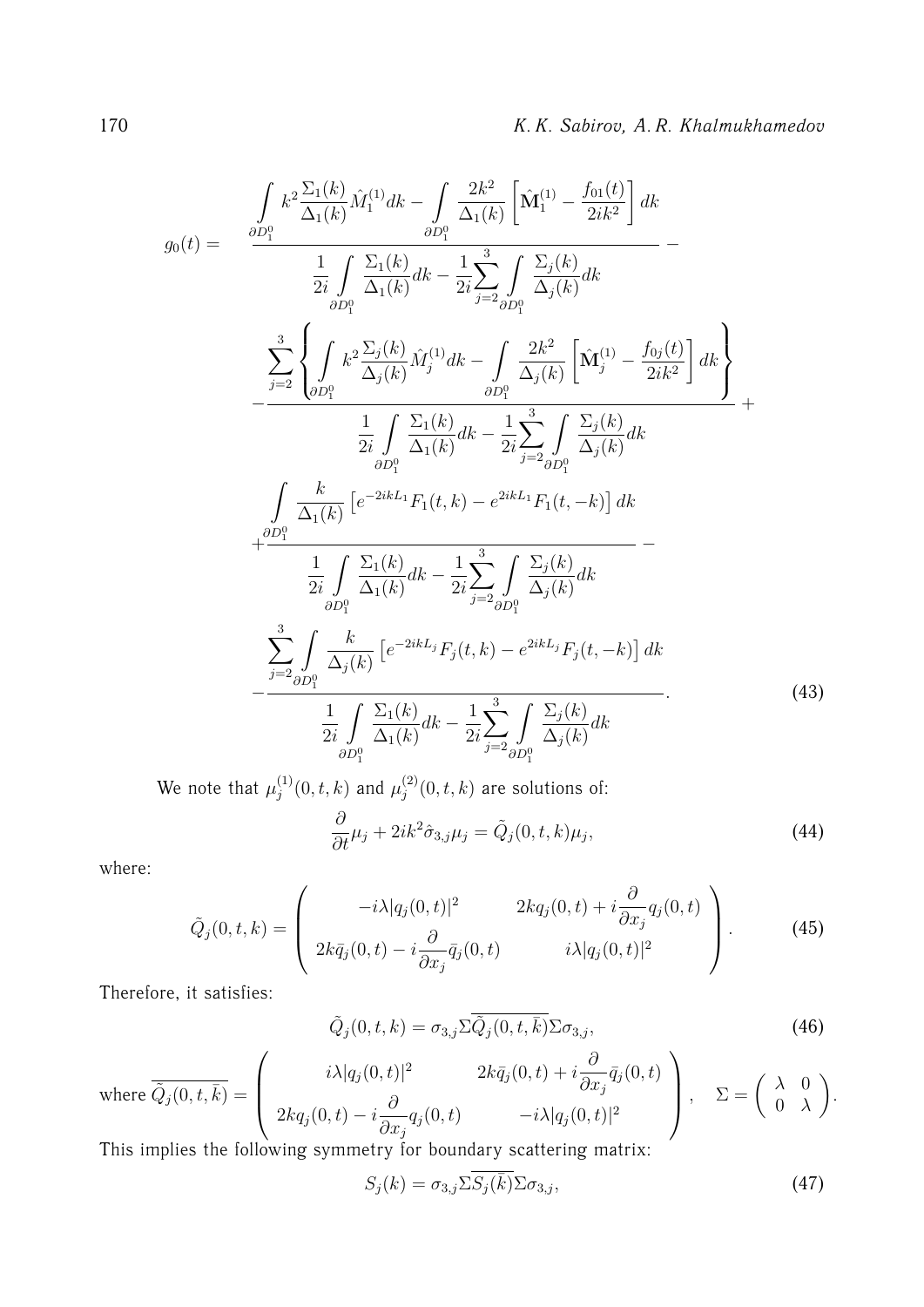where 
$$
\overline{S_j(\overline{k})}
$$
 =  $\begin{pmatrix} A_j(k) & \overline{B_j(\overline{k})} \\ \lambda B_j(k) & A_j(\overline{k}) \end{pmatrix}$ .

#### **5. Conclusions**

In this paper, we treated the nonlinear Schrödinger equation with cubic nonlinearity on a metric graph. The boundary conditions were imposed to provide continiuty and current conservation at the graph vertex. Our approach is based an extension applied earlier by Fokas [14] for the solution to the NLSE on a finite interval with Dirichlet boundary conditions. Unlike the case of the NLSE on the interval in [14], in the case of our graph, we have:

i) Multicomponent NLSE, whose components are related to each other through the vertex boundary conditions.

ii) Additional, Neumann type boundary conditions at the graph vertex.

iii)Additional unknown functions,  $g_0$ ,  $g_1$ ,  $f_0$ ,  $f_1$  in the initial and boundary conditions. However, this doesn't lead to serious complication for adopting method of [14] for the case of graphs, although results obtained are completely different from those of NLSE for finite interval. We note that the above treatment of NLSE on star graph can be extended to other graph topologies as well.

#### **References**

- [1] Y.S. Kivshar and G.P. Agarwal. *Optical Solitons: From Fibers to Photonic Crystals*. Academic, San Diego (2003).
- [2] M.J. Ablowitz and P.A. Clarkson. *Solitons, Nonlinear Evolution Equations and Inverse Scattering*. Cambridge: Cambridge University Press (1999).
- [3] C.J. Pethick and H. Smith. *Bose-Einstein Condensation in Dilute Gases*. Cambridge University Press, Cambridge, England (2002).
- [4] L. Pitaevskii and S. Stringari. *Bose-Einstein Condensation*. Oxford University Press, Oxford, England (2003).
- [5] T. Dauxois and M. Peyrard. *Physics of Solitons*. Cambridge University Press, Cambridge, England (2006).
- [6] Z. Sobirov, D. Matrasulov, K. Sabirov, et al. Integrable nonlinear Schrodinger equation on simple networks: Connection formula at vertices. *Phys. Rev. E*, **81**, P. 066602 (2010).
- [7] R. Adami, C. Cacciapuoti, D. Finco, D. Noja. Fast solitons on star graphs. *Reviews in Mathematical Physics*, **23** (04), P. 409–451 (2011).
- [8] R. Adami, C. Cacciapuoti, D. Finco, D. Noja. On the structure of critical energy levels for the cubic focusing NLS on star graphs. *Journal of Physics A: Mathematical and Theoretical*, **45** (19), P. 192001 (2012).
- [9] R.C. Cascaval and C.T. Hunter. Linear and nonlinear Schrodinger equations on simple networks. *Libertas Mathematica*, **30**, P. 85–98 (2010).
- [10] V. Banica and L.I. Ignat. Dispersion for the Schrödinger equation on networks *Journal of Mathematical Physics*; **52** (8), P. 083703–083703-14 (2011).
- [11] S. Gnutzmann, U. Smilansky, and S. Derevyanko. Stationary scattering from a nonlinear network. *Phys. Rev. A*, **83**, P. 033831 (2011).
- [12] R. Adami, D. Noja, C. Ortoleva. Orbital and asymptotic stability for standing waves of a nonlinear Schrödinger equation with concentrated nonlinearity in dimension three. *Journal of Mathematical Physics*, **54**, P. 013501–013533 (2013).
- [13] K.K. Sabirov, Z.A. Sobirov, D. Babajanov and D.U. Matrasulov. Stationary Nonlinear Schrödinger Equation on Simplest Graphs. *Phys.Lett. A*, **377**, P. 860–865 (2013).
- [14] A.S. Fokas and A.R. Its. The nonlinear Schrödinger equation on the interval. J. Phys. A: Math. Gen, **37** P. 6091 (2004).
- [15] A.S. Fokas, A.R. Its and L.-Y. Sung. The nonlinear Schrödinger equation on the half-line. *Nonlinearity*, **18**, P. 1771 (2005).